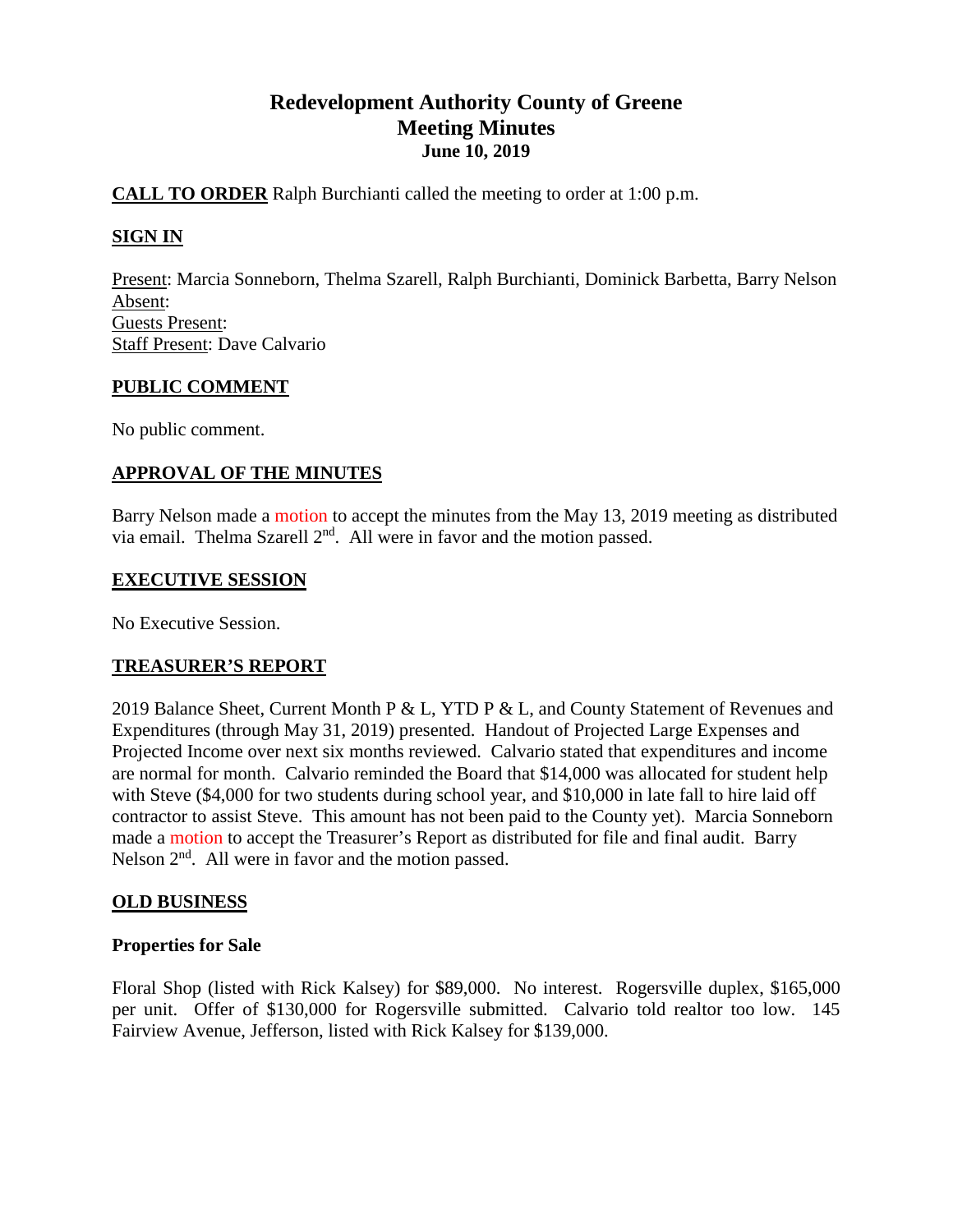## **Nazer St. Remediation and Stabilization Update**

Greene County Habitat for Humanity \$75,000 PHARE Grant. Construction to build one home on E. Franklin St, Waynesburg is progressing. \$50,345.37 paid thus far to Habitat.

Budget modification request was submitted to PHARE to reallocate \$75,000 grant from Habitat to Clarksville (Pitt Gas) for rehabilitation, demolition, and community stabilization. Clay Lambert from PHARE sent Calvario email approving modification request.

## **Howard Contracting Lawsuit**

No communication from Howard's attorney since early March. Colin Fitch said the Court will set a time to meditate matter with a body of three attorneys.

#### **Land Bank Law**

SB 667 Land Bank law. If Benedum Foundation grant submitted by PA Housing Alliance is received, Chris Gulotta will assist us in developing Land Bank.

#### **363 Nazer St, Waynesburg**

Will rent to Greene County Human Services for one year at \$877.00 per month which includes electric, water, sewage, and gas. Human Services will sub-let to a family which fit PHARE grant guidelines. Calvario reported that all items that needed to be repaired prior to occupancy have been completed, except coating the roof.

#### **NEW BUSINESS**

- 1. Calvario reported making progress on DCED NAP tax credit application for Crucible project. Partnership will be with Threshold Housing Development as General Contractor. Calvario met with Scott Lammie and Dana Scarpino from UPMC and gave them a tour of Crucible and other communities RACG is/has been involved with. UPMC has made a commitment. First Federal committed \$50,000 to project. Approached Community Bank, Filtrexx, Direct Results. Total project will be \$251,000. Project is a 75% tax credit. Unsure to include 214  $2<sup>nd</sup>$  Ave, Crucible (Gladys Perry) home in application. Summary of discussion points with funders distributed. Looking for potential funders to assist with funding through tax credits. Board suggested to contact the following individuals/businesses: EQT (Dustin Teegarden), Shaft Drillers, Producers (Sandy Wilson), Wilson Forest Products, Giant Eagle, Burns Drilling, Hoy's Concrete.
- 2. Update on 214 2<sup>nd</sup> Avenue, Crucible. Home purchased at October 2018 Judicial Sale. Occupied by Gladys Perry and five other individuals. She filed appeal and we are suing her to vacate. Perry and her attorney agreed to vacate property by June 8, but Perry has not signed final document.
- 3. Discussed selling price for vacant lots in Crucible where duplex was torn down,  $44-45$   $1<sup>st</sup>$ Avenue. Marvel Elalem is interested in purchasing property to put in a new home. Calvario reported \$16,088 in project. After discussion, Barry Nelson made a motion to sell both parcels for \$27,500 and authorizing Calvario to go down to \$25,000 without having to come back to the Board for approval. Marcia Sonneborn  $2<sup>nd</sup>$ . All were in favor and the motion passed.
- 4. Discussed selling price for vacant lot in Crucible where home was torn down, 319 5<sup>th</sup> Avenue. Neighbor is interested in purchasing lot. Calvario reported \$17,425 in project. After discussion, Thelma Szarell made a motion to sell parcel for \$14,000 and authorizing